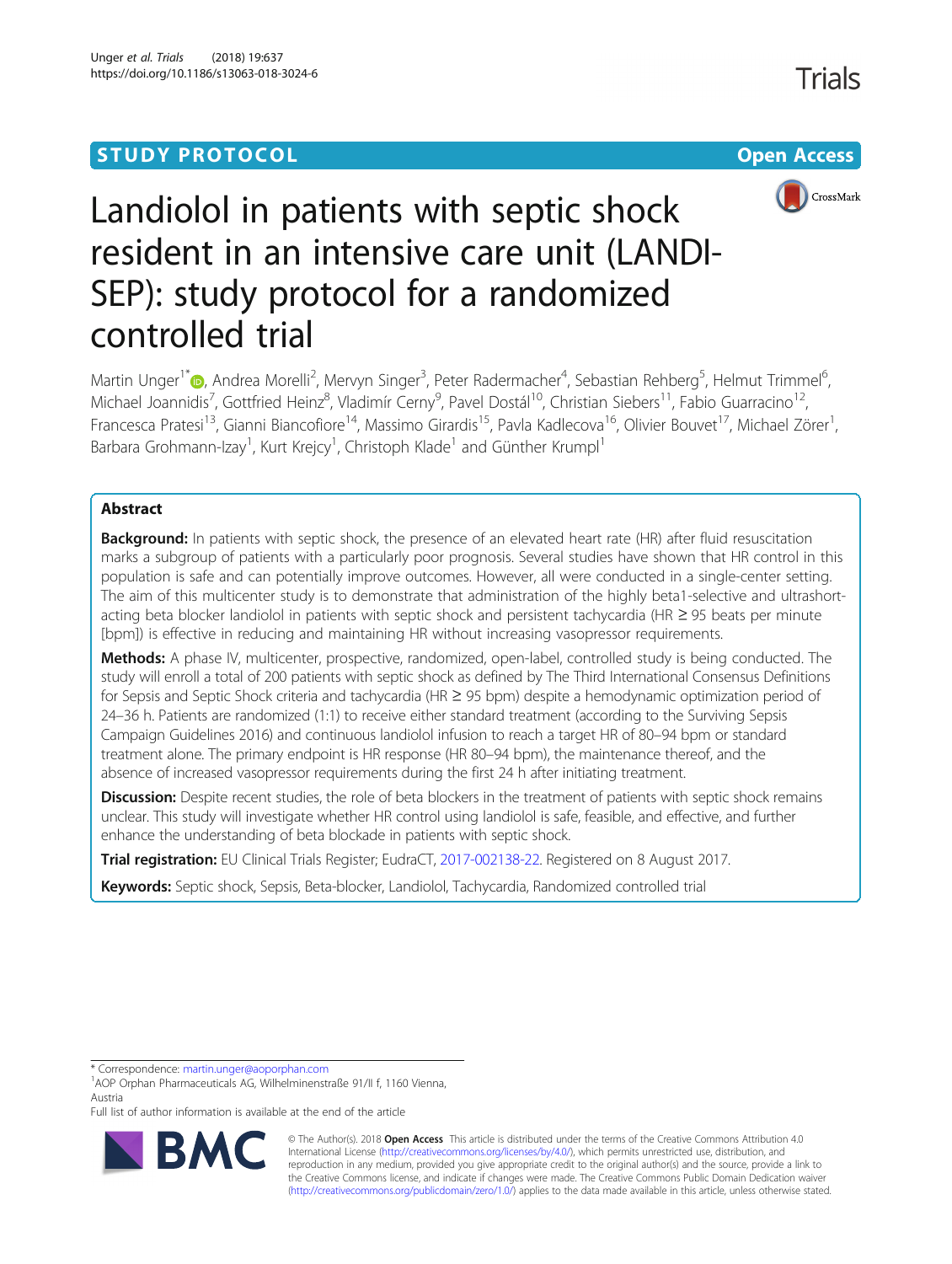# Background

In the early phase of septic shock, overwhelming inflammation leads to vasodilation and capillary leakage, which decreases cardiac output due to both absolute and relative hypovolemia  $[1-3]$  $[1-3]$  $[1-3]$ . These alterations trigger massive sympathetic activation in the attempt to maintain vital organ perfusion. Tachycardia and vasoconstriction are the hallmarks of this activation and compensate for systemic vasodilatation  $[4]$ . In the very early phase of the septic insult, tachycardia is the main compensatory mechanism to maintain cardiac output despite the reduction of preload. Accordingly, current sepsis guidelines recommend intravascular fluid administration as the first step to counteract hypotension [\[4](#page-6-0)]. Compensatory tachycardia implies preserved baroreceptor and chemoreceptor activity, thus the majority of patients with sepsis rapidly respond to volume administration with a reduction of tachycardia.

However, some patients with sepsis continue to have an elevated heart rate (HR) despite adequate fluid resuscitation. This elevated HR reflects sympathetic overstimulation resulting from dysregulation of the autonomic nervous system [\[5](#page-6-0)–[12\]](#page-6-0) in addition to the effect of exogenous catecholamines [\[7](#page-6-0)].

Elevated HR has been associated with a poor outcome, but it is unclear whether it is a surrogate of disease severity or whether it plays a pathophysiological role that could be treated to improve patient outcomes [[13](#page-6-0)–[16](#page-6-0)].

Beta-blockers are potential candidates to control HR and numerous animal models provide a rationale for their use during sepsis [\[17](#page-6-0)–[24](#page-6-0)]. Despite concerns of hemodynamic decompensation, recent clinical studies using esmolol in patients with sepsis [\[10,](#page-6-0) [25](#page-6-0)–[34](#page-6-0)] suggest that control of HR can be safely achieved with beta1-selective beta-blockers. These studies reported a decrease in HR with limited reduction of cardiac output, improved stroke volume and lactate levels, and stabilization or improvement of organ dysfunction [\[10,](#page-6-0) [28](#page-6-0)–[30](#page-6-0), [32](#page-6-0)]. Furthermore, the combined use of beta-blockers and vasopressors appears to be safe and does not appear to increase the need for vasopressor support or impair microcirculation [[26](#page-6-0), [27](#page-6-0), [34](#page-6-0)]. However, all of the previously reported studies were conducted in single centers with relatively small sample sizes and only one study included a Caucasian population.

Landiolol, the beta-blocker used in our study, is a highly beta1-selective, ultrashort-acting beta-blocker that could be ideally suited for the treatment of critically ill patients due to its limited hypotensive effect [[35](#page-6-0)–[38](#page-6-0)].

The aim of this multicenter, prospective, controlled study is to demonstrate that the administration of the ultrashort-acting beta-blocker landiolol in patients with septic shock and persistent tachycardia (HR  $\geq$  95 beats per minutes [bpm]) is effective in reducing and maintaining HR without increasing vasopressor requirements.

# Methods/Design

#### Study design and objective

This is a phase IV, multicenter, prospective, randomized, open-label, controlled study on landiolol in a septic shock population (as defined by The Third International Consensus Definitions for Sepsis and Septic Shock criteria [[39](#page-6-0)]) hospitalized in an intensive care unit (ICU). The study duration is expected to be 24 months from first patient enrolled until completion of the final visit for the last patient. Participating centers are listed in Table [1](#page-2-0).

The study objective is to compare the percentage of patients with a HR response (defined as HR within the target range of 80–94 bpm) and maintenance thereof without an increase in vasopressor requirements within the first 24 h of treatment, and to further assess efficacy and safety in the two treatment arms: standard of care treatment and landiolol (landiolol group) or standard of care treatment alone (control group).

Additional file [1](#page-5-0) contains the completed Standard Protocol Items: Recommendations for Interventional Trials (SPIRIT) checklist.

#### Study population

This study will enroll a total of 200 patients with septic shock and elevated HR  $(≥ 95 bpm)$  despite a hemodynamic optimization phase of at least 24 h but a maximum of 36 h in which they received adequate fluid resuscitation and continuous vasopressor treatment (according to the Surviving Sepsis Campaign Guidelines 2016 [\[40](#page-6-0)]). Detailed inclusion and exclusion criteria are displayed in Table [2](#page-3-0).

### Randomization, blinding, and treatment allocation

Patients fulfilling the selection criteria are randomized in a 1:1 ratio to one of the two groups (landiolol or control) after informed consent, as required by local law, has been obtained. The presence of atrial fibrillation in the hemodynamic optimization period is used as a stratification factor for randomization. As this is an open label study, investigators and other study personnel will not be blinded to the treatment.

#### Study drug

Lyophilized landiolol hydrochloride 300 mg (Rapibloc Lyo, 300 mg) is to be reconstituted in 50 mL of 0.9% NaCl to a concentration of 6 mg/mL before use.

# **Treatments**

# Landiolol group

Patients in the landiolol group begin continuous infusion with landiolol within 2 h after randomization at a starting dose of 1 mcg/kg/min. The dose is to be progressively increased at increments of 1 mcg/kg/min to a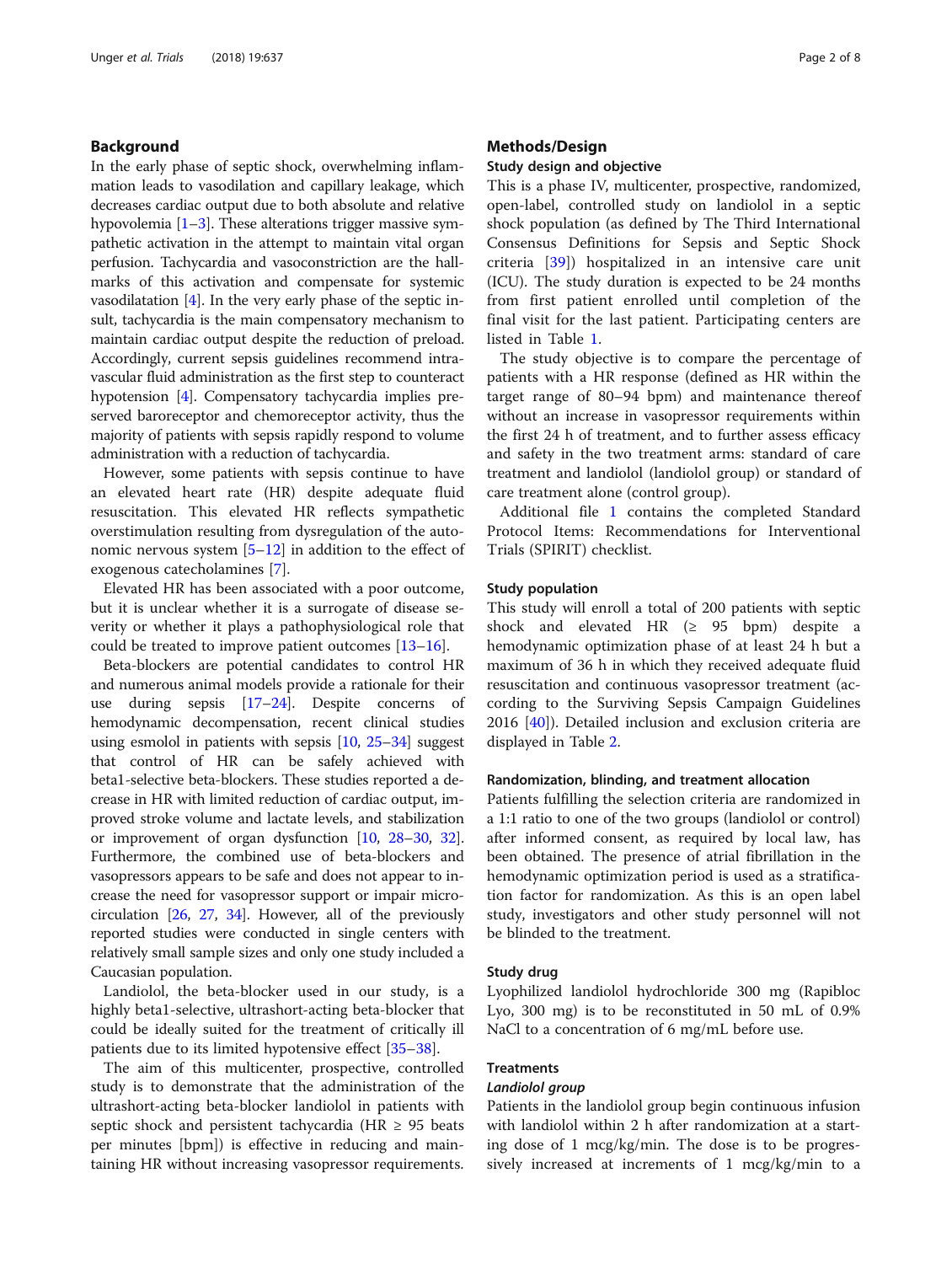| Participating center                                                                                                 | PI                            | Central Ethics committee                                   | Reference number | Approval date     |  |  |
|----------------------------------------------------------------------------------------------------------------------|-------------------------------|------------------------------------------------------------|------------------|-------------------|--|--|
| Medical University Vienna, Department<br>of Internal Medicine II. Division of<br>Cardiology                          | Gottfried Heinz, MD           | Ethics Committee, Medical<br>University Vienna             | ECS 1805/2017    | 15 September 2017 |  |  |
| Medical University Innsbruck, Division of<br>Emergency Medicine and Intensive<br>Care, Department Internal Medicine  | Michael Joannidis, MD         |                                                            |                  |                   |  |  |
| State Hospital Wiener Neustadt,<br>Department of Anesthesiology,<br>Emergency Medicine and General<br>Intensive Care | Helmut Trimmel, MD, MSc       |                                                            |                  |                   |  |  |
| University Hospital Greifswald,<br>Department of Anesthesiology,<br>Intensive Care, Emergency and Pain<br>Medicine   | Sebastian Rehberg, MD         | Ethics Committee,<br>University Hospital<br>Greifswald     | FFV 06/17        | 15 February 2018  |  |  |
| University Hospital Munich, Department<br>of Anesthesiology                                                          | Christian Siebers, MD         |                                                            |                  |                   |  |  |
| University Hospital Hradec Králové,<br>Department of Anesthesiology,<br>Resuscitation and Intensive Medicine         | Pavel Dostál, MD, PhD, MBA    | Ethics Committee,<br>University Hospital Hradec<br>Králové | 201801 I126M     | 07 November 2017  |  |  |
| Masaryk Hospital, Department of<br>Anesthesiology, Perioperative Medicine<br>and Intensive Care                      | Vladimír Černý, MD, PhD, FCCM |                                                            |                  |                   |  |  |
| University Hospital La Sapienza,<br>Department of Anesthesiology and<br>Intensive Care                               | Andrea Morelli, MD.           | Ethics Committee,<br>University Hospital La<br>Sapienza    | 4846             | 08 February 2018  |  |  |
| Azienda Ospedaliero Universitaria<br>Pisana, Department of Anesthesiology<br>and Resuscitation 5                     | Fabio Guarracino, MD          |                                                            |                  |                   |  |  |
| Azienda Ospedaliero Universitaria<br>Pisana, Department of Anesthesiology<br>and Resuscitation 6                     | Francesca Pratesi, MD         |                                                            |                  |                   |  |  |
| University School of Medicine Pisa,<br>Department of Anesthesiology and<br>Transplant Intensive Care Unit            | Gianni Biancofiore, MD        |                                                            |                  |                   |  |  |
| University Hospital Modena,<br>Department of Anesthesia and Intensive<br>Care                                        | Massimo Girardis, MD          |                                                            | Approval pending |                   |  |  |

<span id="page-2-0"></span>Table 1 List of participating centers and ethics committee approvals

maximum of 40 mcg/kg/min at intervals of at least 20 min to obtain and maintain a HR of 80–94 bpm. Landiolol must be infused continuously to maintain the target HR until one the following events occurs: discontinuation of vasopressor infusion; death; a serious adverse event (AE) attributable to the study drug that necessitates study drug discontinuation as determined by the investigator; patient discharge from the ICU; or day 28 of study participation.

# Control group

Patients in the control group receive standard of care treatment according to the Surviving Sepsis Campaign Guidelines 2016 [\[40](#page-6-0)], which does not specify a target for HR control. Patients in the control group are to be withdrawn from the study if they receive beta-blocker treatment.

#### Patient assessments

Heart rate, blood pressure, and body temperature will be documented hourly for the first 24 h after treatment start and every 12 h thereafter in both treatment groups, and additionally at every dose change of landiolol in the landiolol group. Clinical laboratory analysis including blood gas analysis will be performed daily for the first four days of the study. Sequential Organ Failure Assessment (SOFA) score will be assessed daily for the first four days and every third day thereafter. If performed, hemodynamic parameters (CO, CI, GEDI, ELWI, PAOP, MPAP, LVEF, TAPSE, VTI) obtained by PICCO/FloTrac, Swan-Ganz catheter or Cardiac Echo will be documented. Concomitant medication and AE will be documented over the entire study period. Measurements and assessments performed in both groups are listed in Fig. [1](#page-4-0) in the completed SPIRIT figure.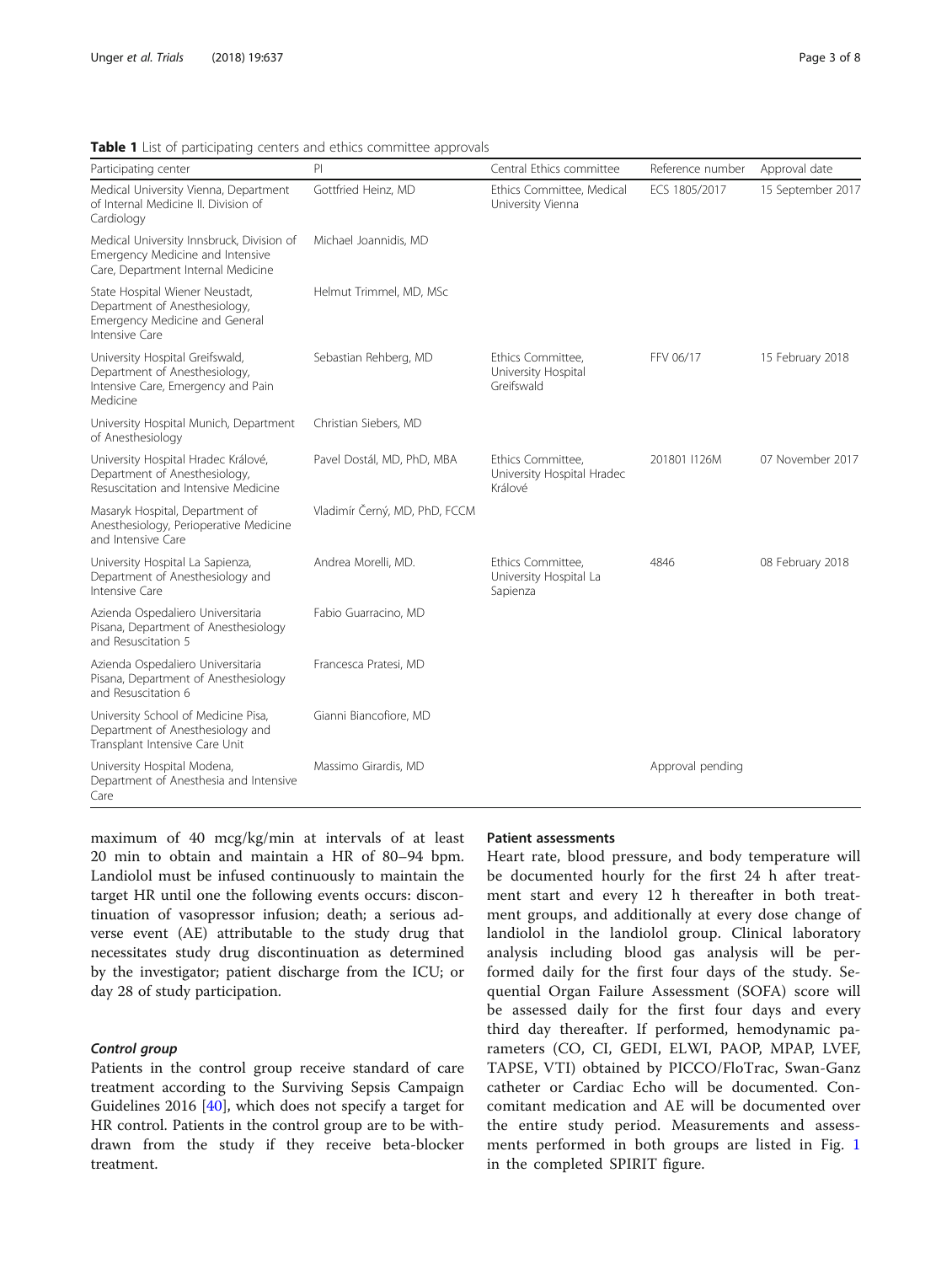# <span id="page-3-0"></span>Table 2 Inclusion/exclusion criteria

Inclusion criteria

- 1. Informed consent
	- 2. Age  $≥ 18$  years
	- 3. Confirmed septic shock:
		- a. Confirmed or suspected infection
		- b. Acute increase of ≥ 2 points on SOFA Score c. Need for continuous vasopressor therapy to maintain a mean arterial pressure (MAP) of  $> 65$  mmHg despite adequate fluid resuscitation
	- d. Blood lactate  $> 2$  mmol/L (18 mg/dL)<sup>a</sup>
	- 4. Tachycardia and/or tachyarrhythmia with heart rate ≥ 95 bpm 5. Norepinephrine infusion rate ≥ 0.2 μg/kg/min at the time of study inclusion
	- 6. Patients must have undergone a hemodynamic optimization period of at least 24 h but a maximum of 36 h, during which period they received continuous vasopressor treatment and standard treatment for septic shock according to the SSCG 2016

guidelines<br><sup>a</sup>Presence of blood lactate > 2 mmol/L (18 mg/dL) and increase of ≥ 2 points on SOFA score are mandatory for the diagnosis of septic shock, but must not necessarily be present at the time of study inclusion

#### Exclusion criteria:

- 1. Any form of compensatory tachycardia
- 2. β-blocker treatment within 72 h before randomization
- 3. Sick sinus syndrome, or second or third degree AV block
- 4. Patients with any form of cardiac pacing
- 5. A known serious cardiovascular condition such as ischemic stroke or transient ischemic attack within the last six months, or preexisting heart failure NYHA class III or IV
- 6. Cardiogenic shock
- 7. MAP < 65 mmHg
- 8. Known pulmonary hypertension
- 9. Known terminal illness other than septic shock with expected patient's survival < 28 days
- 10. Known presence of an advanced condition to withhold lifesustaining treatment
- 11. Patients for whom a "Do Not Resuscitate" (DNR) order exists
- 12. Known sensitivity to any component of the study medication (e.g. landiolol, mannitol)
- 13. Participation in a clinical drug trial within 30 days before randomization
- 14. Any condition that, in the investigator's opinion, makes the individual unsuitable for study participation (to be documented)
- 15. Pregnant or breast-feeding patients
- 16. Untreated pheochromocytoma

NYHA New York Heart Association

# Endpoints

The primary efficacy endpoint is HR response  $(HR =$ 80–94 bpm) and maintenance thereof without increase in vasopressor requirements during the first 24 h after treatment start.

Secondary efficacy endpoints will consist of ICU and 28-day mortality, ICU and hospital stay duration, SOFA score, and inotrope and vasopressor support requirements. Efficacy and safety endpoints are listed in Table [3](#page-5-0).

### Data collection

Data will be collected and entered into the electronic data capture system by trained study personnel (investigators and study nurses).

### Sample size

Sample size estimation is based upon the assumption that 60% of patients in the landiolol group reach the primary endpoint versus 40% of patients in the control group. The sample size of 200 patients will provide 80% power to demonstrate a statistically significant difference (upon standard level alpha = 0.05) between the treatment groups using a Chi-square test. The sample size in the study by Morelli et al. [\[10](#page-6-0)] was adequate considering that to detect a 20% change in HR with a power of 80% at a level of significance of alpha = 0.05, 64 patients per group would have been required. In order to detect the binary primary endpoint of our study an additional 36 patients per group are required.

#### Statistical analysis

The hypothesis that Group L is superior to Group C in proportion of patients who reached the primary endpoint will be demonstrated if the lower limit of the two-sided 95% Newcombe confidence interval of difference pL-pC is above zero, where pL and pC are percentages of patients who reached the primary endpoint in Group L and Group C, respectively.  $P$  values based on Cochran–Mantel–Haenszel (according to SAS<sup>®</sup> terminology) will be presented together with the confidence intervals to evaluate statistical significance of association between treatment group and outcome after adjustment for the stratification group. For the purpose of exploratory analysis, the individual criteria of the primary endpoint, heart rate response (i.e.  $HR = 80-94$  bpm) reached (also defined as secondary endpoint), heart rate response reached and maintained and no increase in vasopressor requirements during the first 24 h, will be compared separately between treatment groups. Additional subgroup and sensitivity analyses will have exploratory character and will be defined in all details in the SAP.

Secondary endpoints with continuous, ordinal, and binary variables measured at multiple time-points will be analyzed as longitudinal data by linear, ordinal logistic, logistic, or log-binomial regression models with repeated measures. Covariates used in the models will be (but not limited to) treatment, visit, stratification group, and interaction treatment/visit. For continuous variables baseline value of the outcome variable will be a covariate as well. Distribution of data and a feasibility check of planned analyses will be performed before finalization of SAP and alternative statistical methods will be defined if assumptions on the application of the planned methods are not met (e.g. ln-transformation of data, non-parametric method, or other alternative way). ICU mortality and 28-day mortality will be analyzed using the same methods as for the primary endpoint. Duration of ICU stay and duration of hospital stay (in survivors/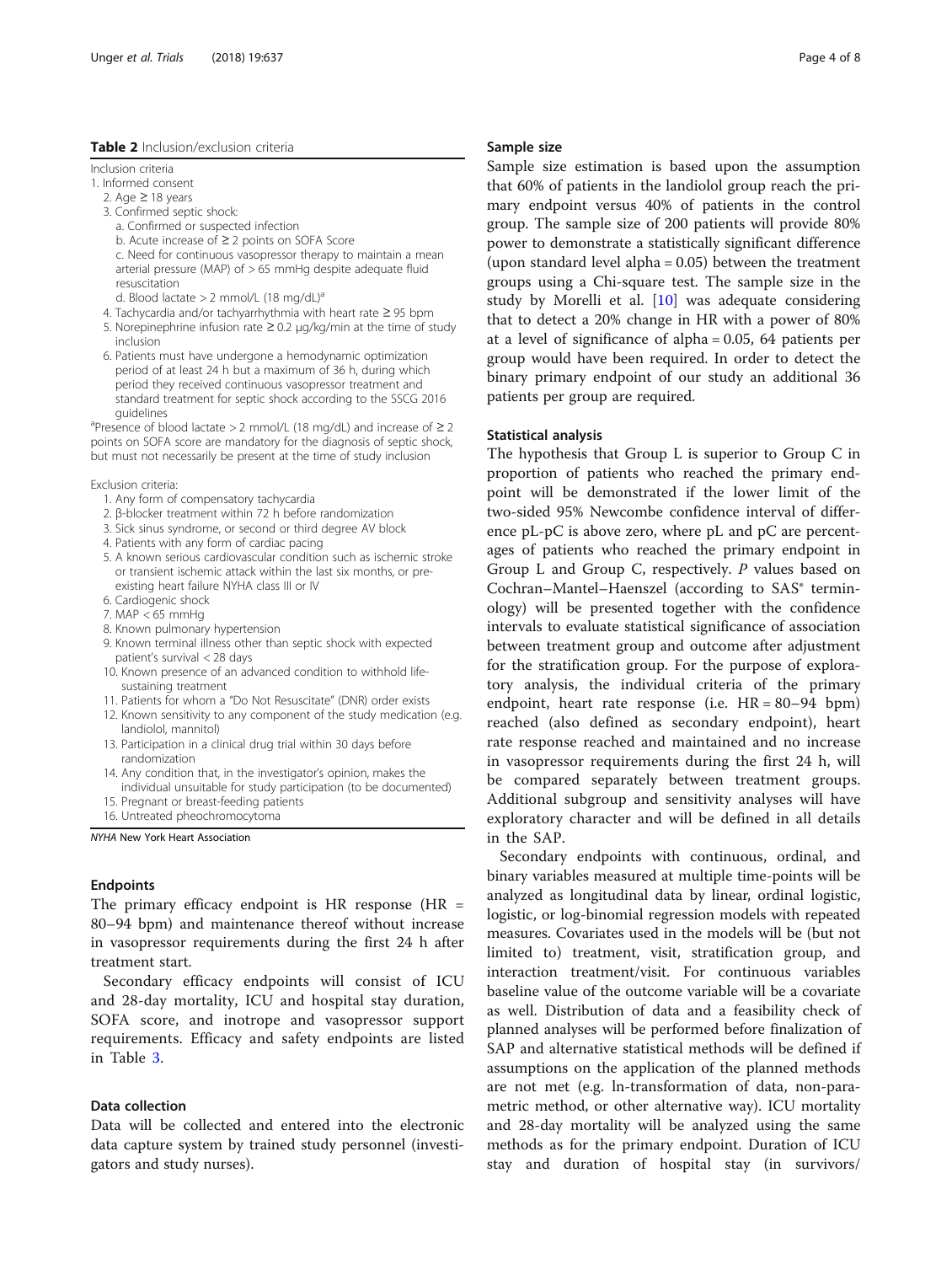<span id="page-4-0"></span>

|                                                                                         | STUDY PERIOD |                   |                              |    |    |            |        |  |  |
|-----------------------------------------------------------------------------------------|--------------|-------------------|------------------------------|----|----|------------|--------|--|--|
|                                                                                         | Enrolment    | <b>Allocation</b> | Post-allocation<br>Close-out |    |    |            |        |  |  |
| TIMEPOINT**                                                                             |              | $\bf{0}$          | T1                           | T2 | T3 | <b>T4</b>  | Day 28 |  |  |
| <b>ENROLMENT:</b>                                                                       |              |                   |                              |    |    |            |        |  |  |
| <b>Eligibility screen</b>                                                               | Χ            |                   |                              |    |    |            |        |  |  |
| Informed consent                                                                        | Χ            |                   |                              |    |    |            |        |  |  |
| Randomization                                                                           |              | Χ                 |                              |    |    |            |        |  |  |
| <b>INTERVENTIONS:</b>                                                                   |              |                   |                              |    |    |            |        |  |  |
| <b>Landiolol</b> infusion<br>(Landiolol Group)                                          |              |                   |                              |    |    |            |        |  |  |
| <b>Standard treatment</b><br>(Control Group)                                            |              |                   |                              |    |    |            |        |  |  |
| ASSESSMENTS:                                                                            |              |                   |                              |    |    |            |        |  |  |
| Medical history,<br><b>Demographics, APACHE II</b>                                      |              |                   | Χ                            |    |    |            |        |  |  |
| Heart rate, MAP                                                                         |              |                   | Xª                           | Хp | Хp | Хp         |        |  |  |
| Haemodynamic<br>assessments:<br>Cardiac Echo,<br>PICCO/FloTrac*,<br>Swan Ganz Catheter* |              |                   | Χ                            | χ* | χ* | X*         |        |  |  |
| Vasopressor / inotrope<br>requirements                                                  |              |                   | Χ                            | Χ  | Х  | Χ          |        |  |  |
| <b>SOFA Score</b>                                                                       |              |                   | Χ                            | X  | X  | <b>x**</b> |        |  |  |
| <b>Clinical labs</b>                                                                    |              |                   | Χ                            | X  | X  |            |        |  |  |
| <b>Adverse Events</b>                                                                   |              |                   | Χ                            | Χ  | х  | Χ          | Χ      |  |  |

non-survivors) will be analyzed as time-to-event data (using Kaplan–Meier curve and using log-rank test or Wilcoxon test and/or proportional hazards regression model if appropriate).

For secondary analyses, no multiplicity adjustment is planned; therefore, a higher rate of type-I error must be considered in interpretation of results of secondary analyses. The analysis of secondary endpoints/analyses can provide supportive evidence related to the primary objective, but no confirmatory conclusion based on secondary analyses can be done.

# **Discussion**

Despite intensive research, morbidity and mortality of patients with sepsis remain high [\[39](#page-6-0)]. Hence, novel therapeutic concepts are urgently needed. Recently, the use of beta-blockers during sepsis has been suggested [[10,](#page-6-0) [28](#page-6-0)–[30,](#page-6-0) [32,](#page-6-0) [41\]](#page-6-0). This represents a true innovation, as current guidelines recommend beta-mimetics [[40\]](#page-6-0). The

potential benefits of beta-blockers are most likely due to their pleotropic effects and include myocardial protection, modulation of inflammatory processes, and improvements in organ functions [[3,](#page-6-0) [22](#page-6-0), [42](#page-6-0)–[44\]](#page-7-0). However, it is still unclear which patients would benefit most from this intervention.

Morelli et al. [[10\]](#page-6-0) (and later others [[28](#page-6-0)–[30,](#page-6-0) [32](#page-6-0)]) showed that a HR reduction in patients with septic shock, after adequate resuscitation with fluids, vasopressors, and inotropes, was not associated with an increase in AEs and did not trigger an increase in vasopressor support. As in the original protocol by Morelli et al. [[10\]](#page-6-0), the target HR in the present study is  $\langle 95 \text{ bpm} \rangle$ , which is based on studies showing poorer patient outcomes when this threshold is exceeded and studies showing good tolerance after achieving this target with beta-blockers [\[7](#page-6-0), [11](#page-6-0), [45](#page-7-0)–[48\]](#page-7-0). More recently, several studies conducted in China [\[28](#page-6-0)–[30,](#page-6-0) [32](#page-6-0)] that selected a similar HR target showed good tolerance of the beta-blocker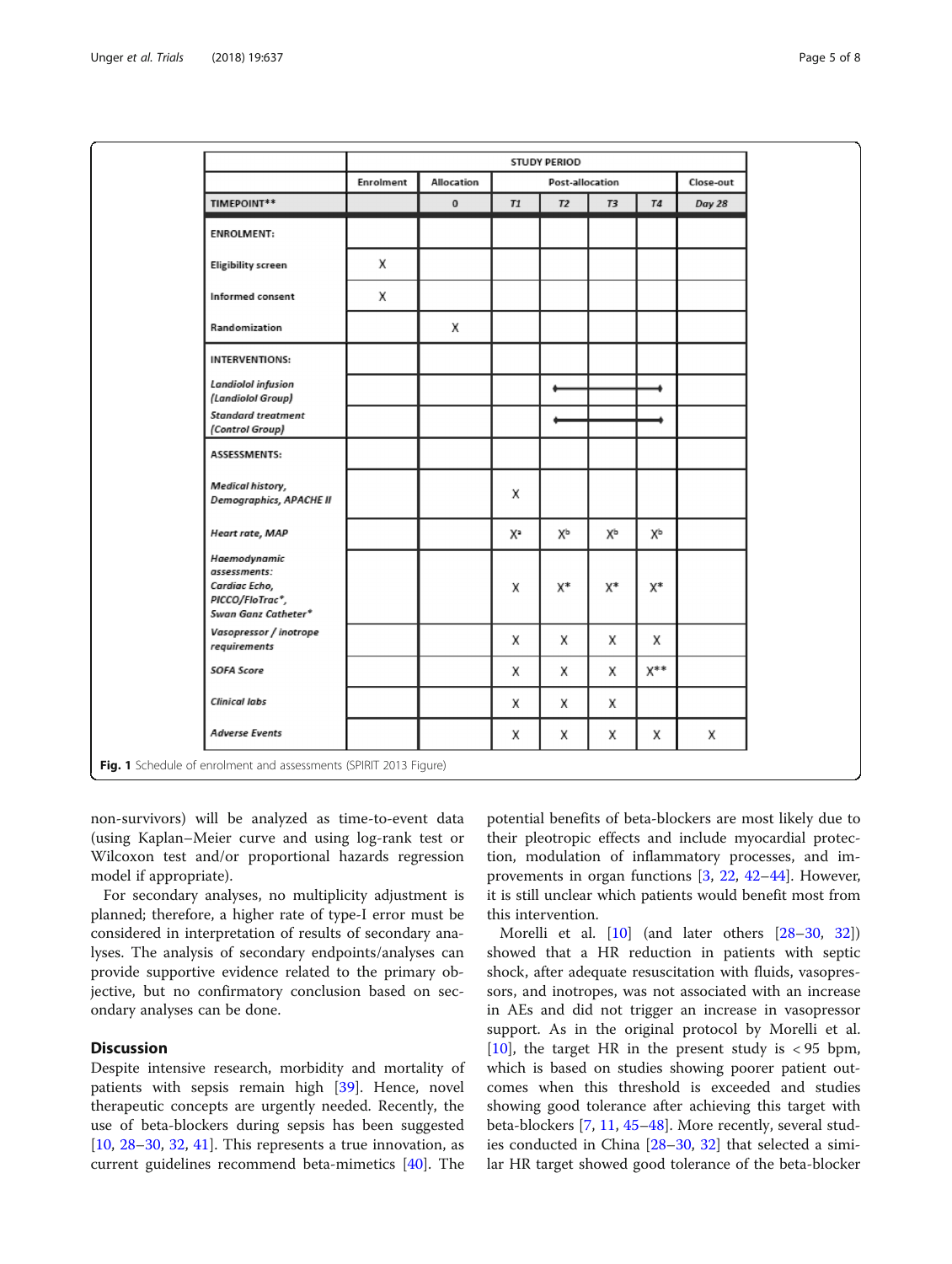# <span id="page-5-0"></span>Table 3 Efficacy and safety endpoints

Primary endpoint:

 $\cdot$  HR response (i.e. HR = 80–94 bpm) and maintenance thereof and no increase in vasopressor requirements during the first 24 h after treatment start

Secondary endpoints:

- Change in vasopressor requirements over the study period (dose and duration)
- $\cdot$  HR response (i.e. HR = 80–94 bpm) during the first 24 h after treatment start
- 28-day mortality (all cause)
- ICU mortality (all cause)
- Duration of ICU stay (survivors/non-survivors)
- Duration of hospital stay (survivors/non-survivors)
- SOFA score (as long as the patient is treated with vasopressors) on days 1, 2, 3, 4, 7, 10, 13, 16, 19, 22, 25, and 28
- Daily inotropic requirements (as long as the patient is treated with vasopressors)

Safety endpoints:

- Incidence rate of bradycardic episodes requiring intervention
- Incidence of adverse events (AE)
- Incidence of serious adverse events (SAE)

treatment. Therefore, the HR target of < 95 bpm seems appropriate for further comparison and optimal with respect to feasibility and tolerance.

In order to minimize the risk of hemodynamic compromise, patients are only included in the study after at least 24 h of adequate fluid resuscitation and vasopressor support. In addition, landiolol is started at a low dose of 1 mcg/kg/min (as supported by landiolol sepsis [\[49](#page-7-0)], postoperative [[50](#page-7-0)], and heart failure studies [\[51\]](#page-7-0)) and titration is performed conservatively at 20-min intervals (5 half-lives) [[35](#page-6-0)]. The HR target should be reached within the first 24 h, as supported by published data [\[28](#page-6-0)–[30](#page-6-0), [32](#page-6-0)].

Esmolol is the beta-blocker that has been most frequently evaluated in patients with sepsis, as its pharmacokinetic profile allows for rapid titration when used intravenously [\[10,](#page-6-0) [27](#page-6-0)–[29,](#page-6-0) [31](#page-6-0)]. However, landiolol has demonstrated a more favorable pharmacokinetic and pharmacodynamic profile than esmolol [[52](#page-7-0)–[55\]](#page-7-0). Landiolol has a faster onset (1 min vs 2 min) and shorter half-life (4 min vs 9 min) than esmolol, which should allow for more rapid titration and enhanced safety [[35](#page-6-0)]. Furthermore, the beta1 selectivity of landiolol is eight times higher than that of esmolol, resulting in a beta1/beta2 ratio of 255 [\[35\]](#page-6-0). This provides landiolol with more profound negative chronotropic effects and a lesser degree of negative inotropic and hypotensive action [[36](#page-6-0)–[38,](#page-6-0) [56](#page-7-0)].

This study will investigate whether HR control using the short-acting beta-blocker landiolol is feasible, safe, and effective in patients with septic shock and persistent tachycardia, and provide a better understanding of the potential role of beta-blockers in this patient population.

#### Trial status

Protocol version 3.0 dated 3 January 2018. The first participant was enrolled on 24 February 2018.

# Additional file

[Additional file 1:](https://doi.org/10.1186/s13063-018-3024-6) Checklist\_SPIRIT\_quidelines.pdf, Checklist of the Standard Protocol Items: Recommendations for Interventional Trials (SPIRIT) guidelines. (PDF 129 kb)

#### Abbreviations

APACHE II: Acute Physiology and Chronic Health Evaluation II; AV: Atrioventricular; Bpm: Beats per minute; CI: Cardiac Index; CO: Cardiac output; ELWI: Extravascular lung water index; GEDI: Global end-diastolic volume index; HR: Heart rate; ICU: Intensive care unit; LVEF: Left ventricular ejection fraction; MPAP: Mean pulmonary arterial pressure; PAOP: Pulmonary arterial occlusion pressure; NYHA: New York Heart Association; PICCO: Pulse contour cardiac output; SOFA: Sequential Organ Failure Assessment; SPIRIT: Standard Protocol Items: Recommendations for Interventional Trials; TAPSE: Tricuspid annular plane systolic excursion; VTI: Velocity time integral

#### Acknowledgements

We would like to thank Dr. Alain Rudiger for his support and feedback during the writing of the study protocol and this publication.

#### Funding

This study is sponsored by AOP Pharmaceuticals AG and co-sponsored by Amomed Pharma GmbH.

# Availability of data and materials

Not applicable.

#### Authors' contributions

MU, AM, MS, PR, SR, HT, MJ, KK, GH, VC, PD, CS, FG, FP, GB, MG, BGI, MZ, CKL, and GK contributed to the design of the trial. PK provided the statistical analysis. MU and OB drafted the manuscript. All authors read and approved the final manuscript.

#### Ethics approval and consent to participate

Approvals of central ethics committees are listed in Table [1.](#page-2-0)

#### Consent for publication

Not applicable.

#### Competing interests

MU, GK, BGI, MZ, KK, and CK are employees of AOP Pharmaceuticals AG, OB is an employee of Amomed Pharma GmbH.

# Publisher's Note

Springer Nature remains neutral with regard to jurisdictional claims in published maps and institutional affiliations.

#### Author details

<sup>1</sup> AOP Orphan Pharmaceuticals AG, Wilhelminenstraße 91/II f, 1160 Vienna Austria. <sup>2</sup>Department of Anesthesiology and Intensive Care, University Hospital La Sapienza, Policlinico Umberto I, Rome, Italy. <sup>3</sup>Intensive Care Medicine, University College London, London, UK. <sup>4</sup>Institute of Anesthesiologic Pathophysiology and Process Engineering, Ulm University Hospital, Ulm, Germany. <sup>5</sup>Department of Anesthesiology, Intensive Care Emergency and Pain Medicine, University Hospital Greifswald, Greifswald, Germany. <sup>6</sup>Department of Anesthesiology, Emergency Medicine and General Intensive Care, State Hospital Wiener Neustadt, Wiener Neustadt, Austria. <sup>7</sup> Division of Emergency Medicine and Intensive Care, Department Internal Medicine, Medical University Innsbruck, Innsbruck, Austria. <sup>8</sup>Department of Internal Medicine II, Division of Cardiology, Intensive Care Unit, Medical University General Hospital, Vienna, Austria. <sup>9</sup>Department of Anesthesiology, Perioperative Medicine and Intensive Care, Masaryk Hospital, Usti Nad Labem, Czech Republic. <sup>10</sup>Department of Anesthesiology, Resuscitation and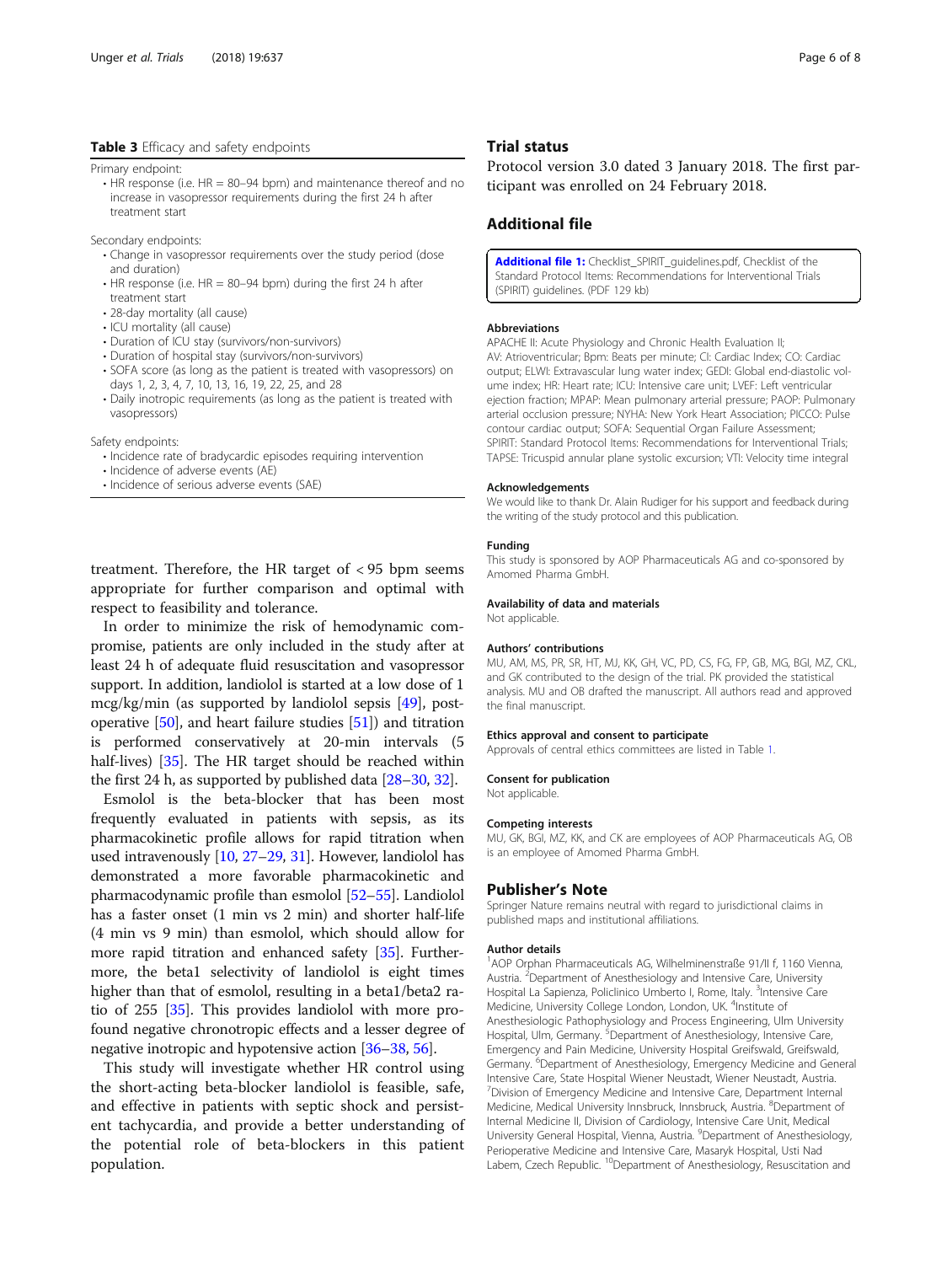<span id="page-6-0"></span>Intensive Medicine, University Hospital Hradec Králové, Hradec Králové, Czech Republic. <sup>11</sup>Department of Anesthesiology, University Hospital Munich, Munich, Germany. <sup>12</sup>Department of Anesthesiology and Resuscitation 5, Azienda Ospedaliero Universitaria Pisana, Pisa, Italy. <sup>13</sup>Department of Anesthesiology and Resuscitation 6, Azienda Ospedaliero Universitaria Pisana, Pisa, Italy. <sup>14</sup>Division of Transplant Anesthesia and Critical Care, University School of Medicine Pisa, Pisa, Italy. <sup>15</sup>Department of Anesthesia and Intensive Care, University Hospital of Modena, Modena, Italy. 16Aixial s.r.o, Brno, Czech Republic. 17Amomed Pharma GmbH, Vienna, Austria.

#### Received: 5 June 2018 Accepted: 26 October 2018 Published online: 19 November 2018

#### References

- 1. Parrillo JE. Pathogenetic mechanisms of septic shock. N Engl J Med. 1993; 328:1471–7.
- 2. Marx G, Vangerow B, Burczyk C, Gratz KF, Maassen N, Cobas Meyer M, et al. Evaluation of noninvasive determinants for capillary leakage syndrome in septic shock patients. Intensive Care Med. 2000;26:1252–8.
- 3. Bhagat K, Hingorani AD, Palacios M, Charles IG, Vallance P. Cytokine-induced venodilatation in humans in vivo: eNOS masquerading as iNOS. Cardiovasc Res. 1999;41:754–64.
- 4. Dellinger RP, Levy MM, Rhodes A, Annane D, Gerlach H, Opal SM, et al. Surviving sepsis campaign: International guidelines for management of severe sepsis and septic shock: 2012. Crit Care Med. 2013;41:580–637.
- 5. Werdan K, Schmidt H, Ebelt H, Zorn-Pauly K, Koidl B, Hoke RS, et al. Impaired regulation of cardiac function in sepsis, SIRS, and MODS. Can J Physiol Pharmacol. 2009;87:266–74.
- 6. Schmidt H, Müller-Werdan U, Hoffmann T, Francis DP, Piepoli MF, Rauchhaus M, et al. Autonomic dysfunction predicts mortality in patients with multiple organ dysfunction syndrome of different age groups. Crit Care Med. 2005;33:1994–2002.
- 7. Schmittinger CA, Torgersen C, Luckner G, Schröder DCH, Lorenz I, Dünser MW. Adverse cardiac events during catecholamine vasopressor therapy: A prospective observational study. Intensive Care Med. 2012;38:950–8.
- 8. Sander O, Welters ID, Foëx P, Sear JW. Impact of prolonged elevated heart rate on incidence of major cardiac events in critically ill patients with a high risk of cardiac complications. Crit Care Med. 2005;33:81–8.
- 9. Rudiger A, Singer M. The heart in sepsis: from basic mechanisms to clinical management. Curr Vasc Pharmacol. 2013;11:187–95.
- 10. Morelli A, Ertmer C, Westphal M, Rehberg S, Kampmeier T, Ligges S, et al. Effect of heart rate control with esmolol on hemodynamic and clinical outcomes in patients with septic shock. JAMA. 2013;310:1683.
- 11. Leibovici L, Gafter-Gvili A, Paul M, Almanasreh N, Tacconelli E, Andreassen S, et al. Relative tachycardia in patients with sepsis: An independent risk factor for mortality. QJM. 2007;100:629–34.
- 12. Dünser MW, Hasibeder WR. Sympathetic overstimulation during critical illness: Adverse effects of adrenergic stress. J Intensive Care Med. 2009;24:293–316.
- 13. Hayase N, Yamamoto M, Asada T, Isshiki R, Yahagi N, Doi K. Association of heart rate with N-terminal pro-B-type natriuretic peptide in septic patients: a prospective observational cohort study. Shock. 2016;46:642–8.
- 14. Vellinga NAR, Boerma EC, Koopmans M, Donati A, Dubin A, Shapiro NI, et al. International study on microcirculatory shock occurrence in acutely Ill patients. Crit Care Med. 2015;43:48–56.
- 15. Hoke RS, Müller-Werdan U, Lautenschläger C, Werdan K, Ebelt H. Heart rate as an independent risk factor in patients with multiple organ dysfunction: A prospective, observational study. Clin Res Cardiol. 2012;101:139–47.
- 16. Grander W, Müllauer K, Koller B, Tilg H, Dünser M. Heart rate before ICU discharge: A simple and readily available predictor of short- and long-term mortality from critical illness. Clin Res Cardiol. 2013;102:599–606.
- 17. Du W, Liu D, Long Y, Wang X. The β-blocker esmolol restores the vascular waterfall phenomenon after acute endotoxemia. Crit Care Med. 2017;45:e1247–53.
- 18. Wei C, Louis H, Schmitt M, Albuisson E, Orlowski S, Levy B, et al. Effects of low doses of esmolol on cardiac and vascular function in experimental septic shock. Crit Care. 2016;20:407.
- 19. Kimmoun A, Louis H, Al Kattani N, Delemazure J, Dessales N, Wei C, et al. β1-adrenergic inhibition improves cardiac and vascular function in experimental septic shock. Crit Care Med. 2015;43:e332–40.
- 20. Calzavacca P, Lankadeva YR, Bailey SR, Bailey M, Bellomo R, May CN. Effects of selective β1-adrenoceptor blockade on cardiovascular and renal function and circulating cytokines in ovine hyperdynamic sepsis. Crit Care. 2014;18(6):610.
- 21. Aboab J, Sebille V, Jourdain M, Mangalaboyi J, Gharbi M, Mansart A, et al. Effects of esmolol on systemic and pulmonary hemodynamics and on oxygenation in pigs with hypodynamic endotoxin shock. Intensive Care Med. 2011;37:1344–51.
- 22. Hagiwara S, Iwasaka H, Maeda H, Noguchi T. Landiolol, an ultrashort-acting β1-adrenoceptor antagonist, has protective effects in an lps-induced systemic inflammation model. Shock. 2009;31:515–20.
- 23. Suzuki T, Morisaki H, Serita R, Yamamoto M, Kotake Y, Ishizaka A, et al. Infusion of the beta-adrenergic blocker esmolol attenuates myocardial dysfunction in septic rats. Crit Care Med. 2005;33:2294–301.
- 24. Ackland GL, Yao ST, Rudiger A, Dyson A, Stidwill R, Poputnikov D, et al. Cardioprotection, attenuated systemic inflammation, and survival benefit of β1 adrenoceptor blockade in severe sepsis in rats. Crit Care Med. 2010;38:388–94.
- 25. Wang S, Li M, Duan J, Yi L, Huang X, Chen D, et al. Effect of esmolol on hemodynamics and clinical outcomes in patients with septic shock. Zhonghua Wei Zhong Bing Ji Jiu Yi Xue. 2017;29:390–5.
- 26. Balik M, Ruliseky J, Leden P, Zakharchenko M, Otahal M, Bartakova H, et al. Concomitant use of beta-1 adrenoreceptor blocker and norepinephrine in patients with septic shock. Wien Klin Wochenschr. 2012;124:552–6.
- 27. Du W, Wang X-T, Long Y, Liu D-W. Efficacy and safety of esmolol in treatment of patients with septic shock. Chin Med J. 2016;129:1658.
- 28. Shang X, Wang K, Xu J, Gong S, Ye Y, Chen K, et al. The effect of esmolol on tissue perfusion and clinical prognosis of patients with severe sepsis: a prospective cohort study. Biomed Res Int. 2016;2016:1–7.
- 29. Wang Z, Wu Q, Nie X, Guo J, Yang C. Combination therapy with milrinone and esmolol for heart protection in patients with severe sepsis: a prospective, randomized trial. Clin Drug Investig. 2015;35:707–16.
- 30. Xinqiang L, Weiping H, Miaoyun W, Wenxin Z, Wenqiang J, Shenglong C, et al. Esmolol improves clinical outcome and tissue oxygen metabolism in patients with septic shock through controlling heart rate. Zhonghua Wei Zhong Bing Ji Jiu Yi Xue. 2015;27:759–63.
- 31. Tao Y, Jingyi W, Xiaogan J, Weihua L, Xiaoju J. Effect of esmolol on fluid responsiveness and hemodynamic parameters in patients with septic shock. Zhonghua Wei Zhong Bing Ji Jiu Yi Xue. 2015;27:885–9.
- 32. Yang S, Liu Z, Yang W, Zhang G, Hou B, Liu J, et al. Effects of the betablockers on cardiac protection and hemodynamics in patients with septic shock: a prospective study. Zhonghua Wei Zhong Bing Ji Jiu Yi Xue. 2014; 26:714–7.
- 33. Chen JX, Sun J, Liu YY, Jia BH. Effects of adrenergic beta-1 antagonists on hemodynamics of severe septic patients. Zhonghua Yi Xue Za Zhi. 2013;93: 1243–6.
- 34. Morelli A, Donati A, Ertmer C, Rehberg S, Kampmeier T, Orecchioni A, et al. Microvascular effects of heart rate control with esmolol in patients with septic shock: A pilot study. Crit Care Med. 2013;41:2162–8.
- 35. Plosker GL. Landiolol: A review of its use in intraoperative and postoperative tachyarrhythmias. Drugs. 2013;73:959–77.
- 36. Shibata S, Okamoto Y, Endo S, Ono K. Direct effects of esmolol and landiolol on cardiac function, coronary vasoactivity, and ventricular electrophysiology in guinea-pig hearts. J Pharmacol Sci. 2012;118:255–65.
- 37. Sasao J, Tarver SD, Kindscher JD, Taneyama C, Benson KT, Goto H. In rabbits, landiolol, a new ultra-short-acting β-blocker, exerts a more potent negative chronotropic effect and less effect on blood pressure than esmolol. Can J Anesth. 2001;48:985–9.
- Krumpl G, Ulč I, Trebs M, Kadlecová P, Hodisch J, Maurer G, et al. Pharmacodynamic and -kinetic behavior of low-, intermediate-, and highdose landiolol during long-term infusion in whites. J Cardiovasc Pharmacol. 2017;70:42–51.
- 39. Singer M, CS D, Seymour C, et al. The third international consensus definitions for sepsis and septic shock (sepsis-3). JAMA. 2016;315:801–10.
- 40. Rhodes A, Evans LE, Alhazzani W, Levy MM, Antonelli M, Ferrer R, et al. Surviving Sepsis Campaign. Crit Care Med. 2017;45:486–552.
- 41. Sanfilippo F, Santonocito C, Morelli A, Foex P. Beta-blocker use in severe sepsis and septic shock: a systematic review. Curr Med Res Opin. 2015;31: 1817–25.
- 42. Ogura Y, Jesmin S, Yamaguchi N, Oki M, Shimojo N, Islam MM, et al. Potential amelioration of upregulated renal HIF-1alpha–endothelin-1 system by landiolol hydrochloride in a rat model of endotoxemia. Life Sci. 2014;118:347–56.
- 43. Mori K, Morisaki H, Yajima S, Suzuki T, Ishikawa A, Nakamura N, et al. Beta-1 blocker improves survival of septic rats through preservation of gut barrier function. Intensive Care Med. 2011;37:1849–56.